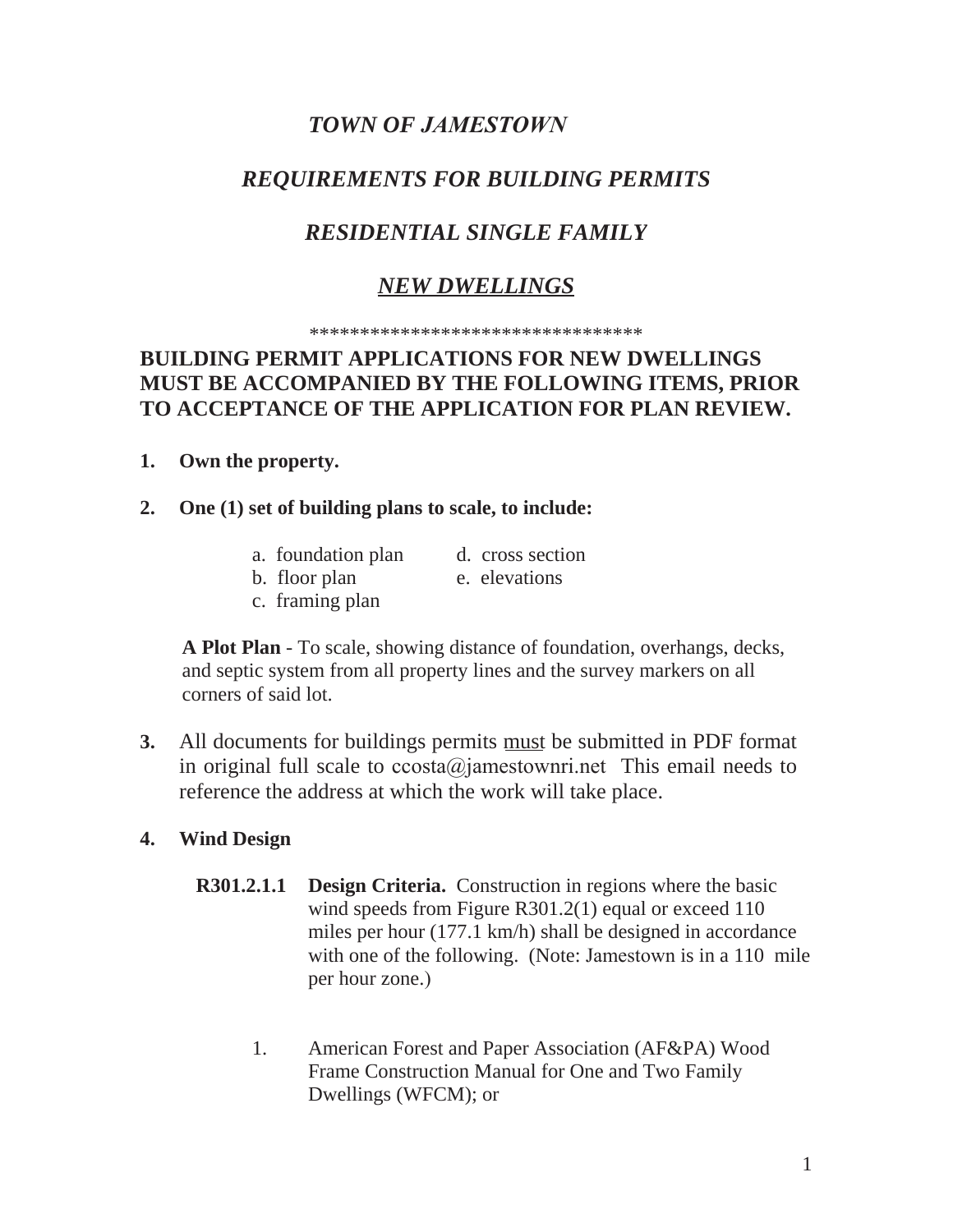- 2. Southern Building Code Congress International Standard for Hurricane Resistant Residential Construction (SSTD 10); or
- 3. International Code Council (ICC) Standard for Residential Construction in High Wind Regions (ICC-600); or
- 4. Hurricane Resistant Residential Construction (SSTD 10); or Minimum Design Loads for Buildings and Other Structures (ASCE-7);
- 5. Cold-formed steel construction shall be designed in accordance with the provisions of this code. (SBC-2-2013)
- 6. Concrete construction shall be designed in accordance with the provisions of this code. (SBC-2-2013)
- 7. Structural insulated panel (SIP) walls shall be designed in accordance with the provisions of this code. (SBC-2-2013)
- 8. For all communities located in the 110 MPH and 120 MPH wind zones, the prescriptive criteria in Appendix AA may be used for buildings and structures in lieu of items 1-3 above: **(see Appendix AA pages 6-10)**

Your building plans must indicate how Appendix AA is being met with materials or sections noted on your building plan.

## **Engineered Lumber, Beams & Trusses**

If the plans have trusses (floor or roof), micro lam LVL beams, steel girders or other engineered beams, all calculations and plans must be submitted with the building permit application.

If plans have unusual structural design, an Engineer or Architect must stamp said plans.

**6. Energy Code Compliance** – To comply with the new 2013 Energy Conservation Code your application must include a Res-Check or Simulated Performance Analysis or a detail illustrating compliance with the prescriptive criteria. (see 2013 Energy Code Handout pages 11-14)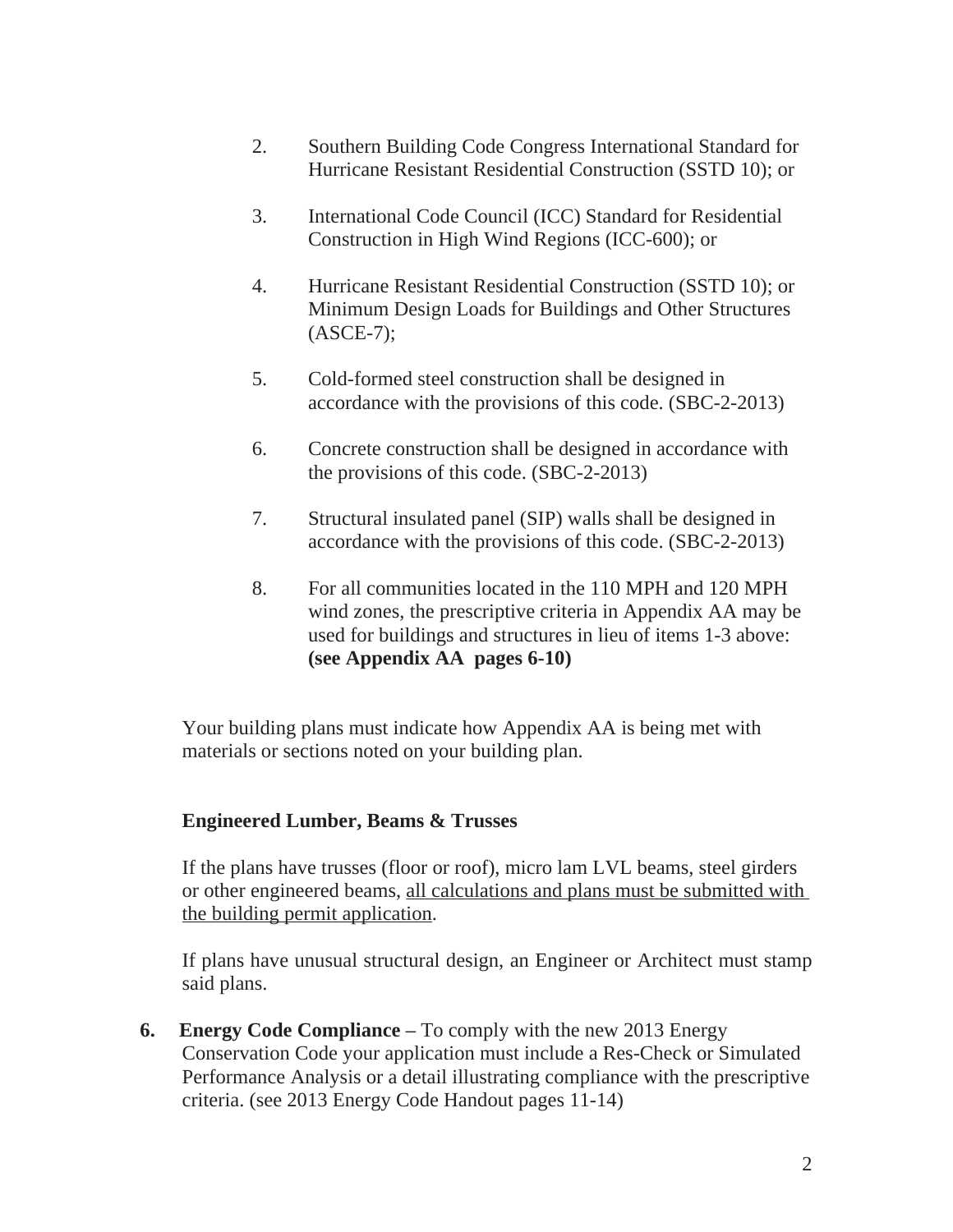**7. Flood Zone Engineering – All construction in a Flood Zone must comply** with section R322 of the SBC-2-2013. A registered Design Professional shall prepare and seal documentation of the elevations. If located in a highvelocity flood zone (V Zone), your application must include a certificate prepared by a registered design professional that the building is designed in accordance with ASCE 24-05.

### **8. Soil erosion, run off, and sediment control plan**

**I. SERSC Permit** – Excavation work for new dwellings require a soil erosion, run off & sediment control plan approved by the Building Official.

Note: Prior to the issuance of your building permit, your soil erosion control devices must be installed on your lot. You must call for an inspection so that an inspector from this office can inspect it for compliance. If the inspection shows compliance, your building permit will be issued. If the inspection fails, you must correct the deficiencies and call for a re-inspection*.* The soil control devices must be maintained until vegetation is established on the disturbed areas.

- **II.** Sewer Letter If the proposed dwelling requires connection to public sewers, a letter of approval from Public Services must accompany your application.
- **III.** Water Letter If the proposed dwelling requires connection to the Urban Water and Sewer District, a letter of approval from Public Services must accompany your application.

Note: If your dwelling is serviced by a private well for drinking water, you must submit to this office, A well test for E coili and bacteria for a building permit and prior to a Certificate of Occupancy being issued, written documentation which demonstrates compliance with the drinking water standard for private wells established by the Director of the Rhode Island State Health Department. (See Page 16 for testing requirements)

- **IV. House Number Will be issed at time of permit issuance by Tax Accessor**
- **V. Road Opening Permit** If on a town accepted highway, obtain one from the Public Services Department. If on a State highway, from Rhode Island Department of Transportation.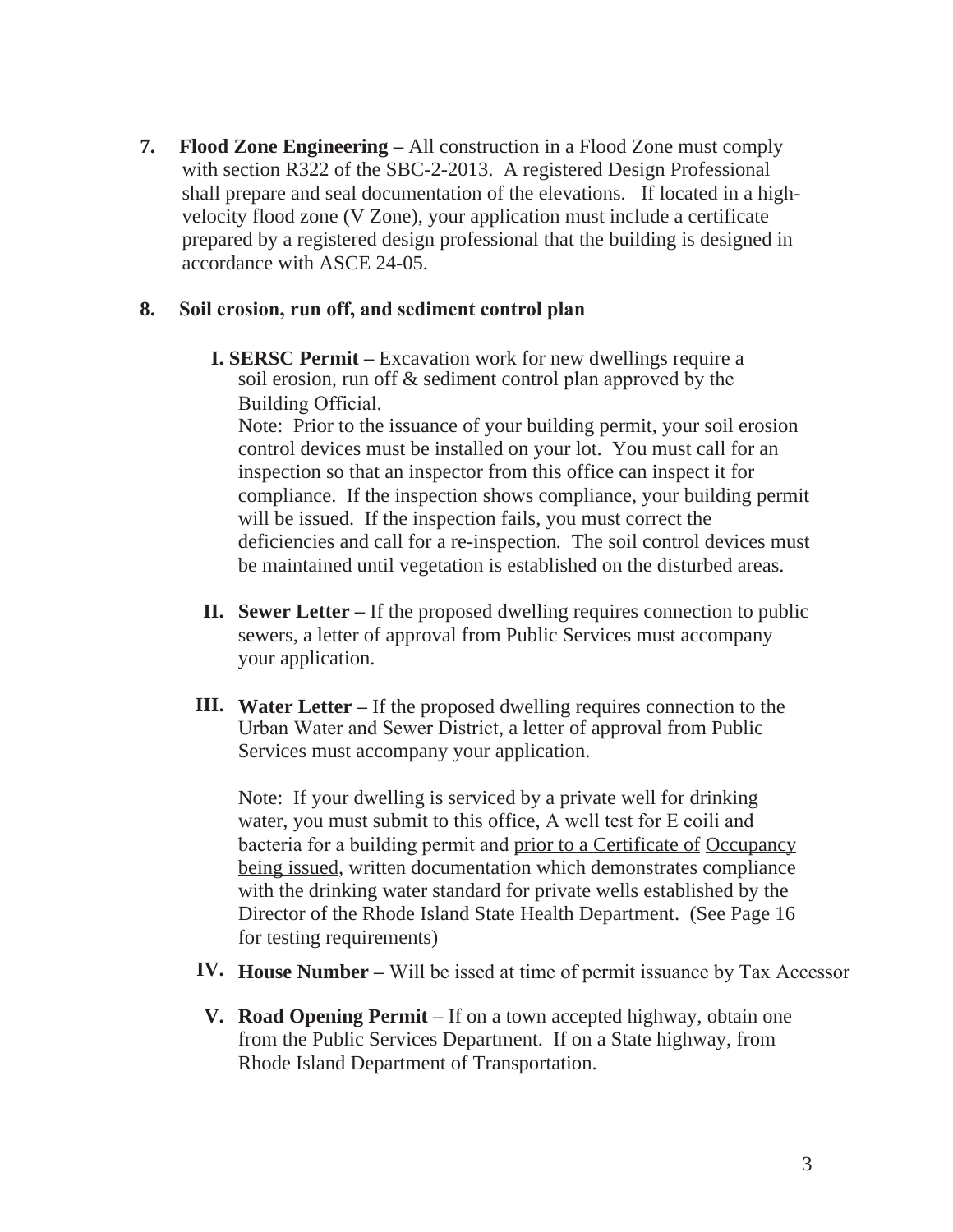## **9. DEM/Coastal**

- **I.** Onsite Wastewater Treatment System (OWTS) Permit under owner's name. (222-2306)
- **II.** If your construction is near a fresh water stream, pond, swamp or other fresh water wetland, you must obtain a Fresh Water Wetlands Determination. (222-6820)
- **III.** If your construction is within 200 feet of a coastal feature, you must obtain a Coastal Resources Management Assent. (783-3370)

# **10. Zoning Board**

- **I.** If your building request required Zoning Board approval, the Zoning Board's written decision must accompany the Building Permit application.
- **II.** If on a non-conforming lot, there may be a need to obtain a variance from the Zoning Board of Review.
- **IV.** If your Septic System will be located closer than 50° to a fresh or salt water wetland, Shall have all R.I.D.E.M. variances and approvals.

# **11.**

# *ALL OF THE ABOVE ARE GENERAL REQUIREMENTS. OTHER APPROVALS OR SPECIFICATIONS MAY BE NEEDED FOR CERTAIN SITUATIONS.*

IF YOU HAVE ANY ADDITIONAL QUESTIONS, PLEASE FEEL FREE TO CALL US AT 423-9803.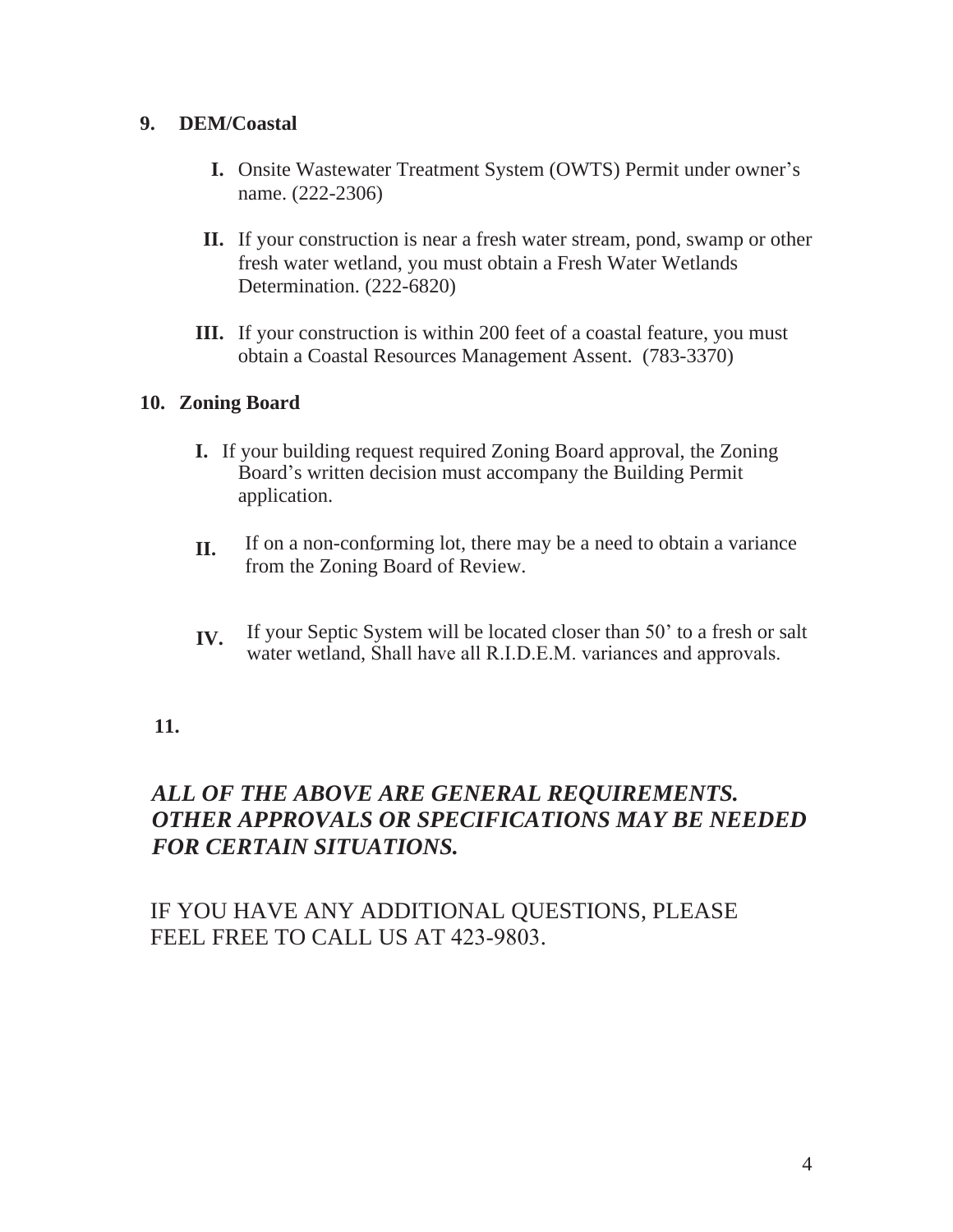This office would further advise you to keep your septic system design, if the building is not tied to public sewers, for future reference, and if your property is surveyed, to install permanent markers such as concrete bounds or iron pipes at the time of the survey as the oak stakes rot away or are pulled up by children or other persons. You have paid for the survey once, why pay again?

All Building Permits issued require a Certificate of Occupancy and/or Use. In order to obtain a Certificate of Occupancy and Use you must call this office for the **final inspection**, the structure must be complete and you must have a release from the Utilities Department if you are connected to the Public Sewer line or connected to the Jamestown Municiple Water System.

If you have an individual sewage system permit, you must have a letter of conformance from the State Department of Environmental Management.

If you occupy or use a structure without a Certificate of Occupancy and Use and someone is injured on said property, you may not be covered by your insurance, and further it is a violation of the Rhode Island State Law.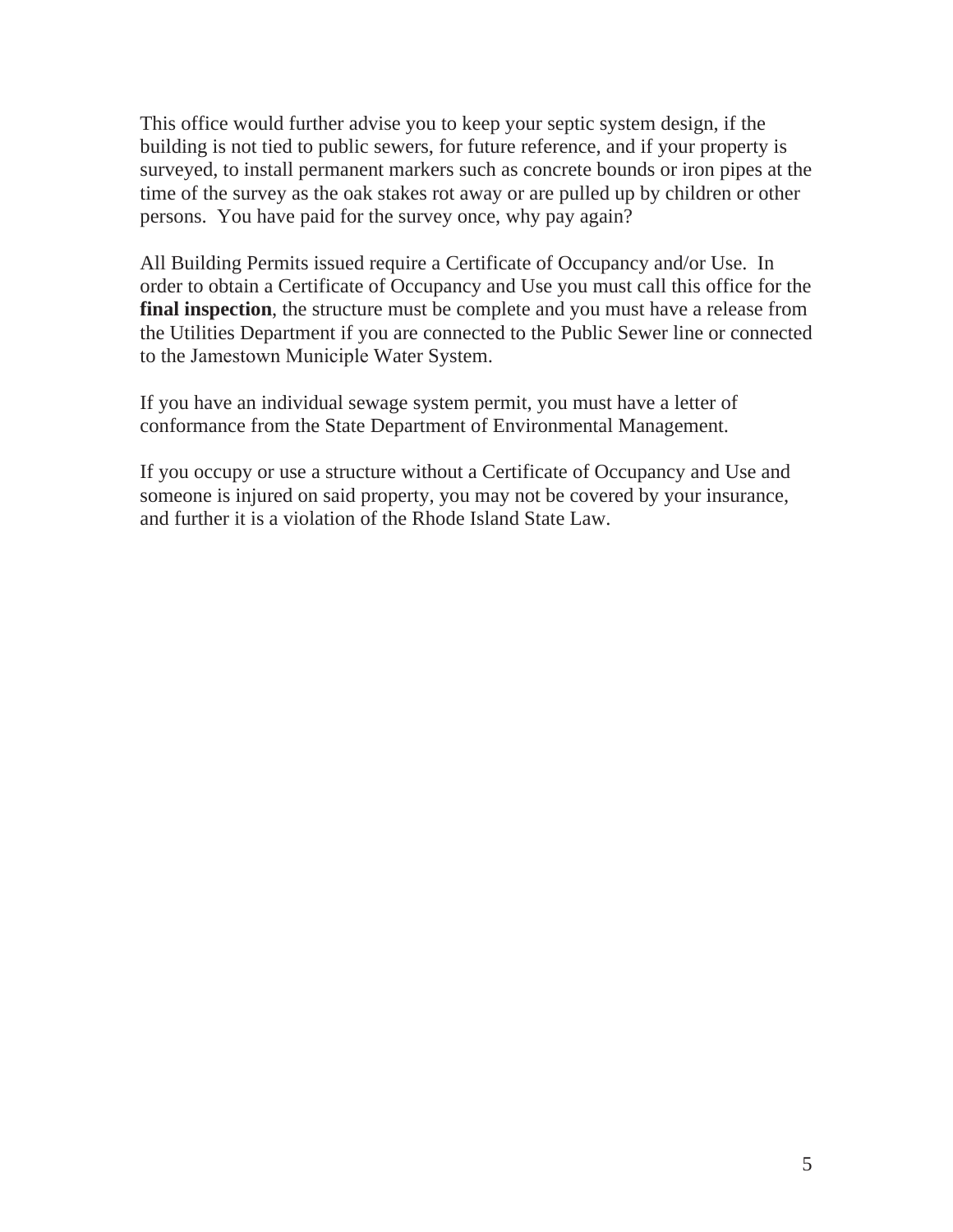# **Appendix AA**

- **AA101.1 General.** This appendix contains prescriptive solutions for compliance on wind path load transfer requirements, and shall be used only within the limitations of Section AA101.2.
- **AA101.2 Conditions of Use.** The prescriptive solutions specified in the following sections shall not be permitted to be used in the following conditions:
	- 1. Buildings and structures of any size in 110 MPH or 120 MPH wind zones located in a V zone as determined by community FIRMS.
	- 2. Two or more story buildings and structures of any size located in 120-MPH wind zone with more than 20% exterior fenestration. [Fenestration – Skylights, roof windows, vertical windows (whether fixed or moveable); opaque doors; glazed doors; glass block; and combination opaque/glazed doors.]
	- 3. Two or more story structures with a building height greater than 33' as measured from Grade Plane to the average height of the highest roof surface.
	- 4. Any two or more story structure or building with opening fenestration greater than 40% on any one wall.

# *AA202 Roofs*

- **AA202.1 Scope.** The following applies to structures conventionally framed or to truss-type roofs.
- **AA202.2 Roof Sheathing.** Roof Sheathing shall be not less than 7/16´ finished thickness.
- **AA202.3 Roof Nailing.** Roof attachment shall be accomplished with minimum 8d nails as follows:
	- 1. In the 4-foot perimeter edge zone along the edges:  $6°$  o/c.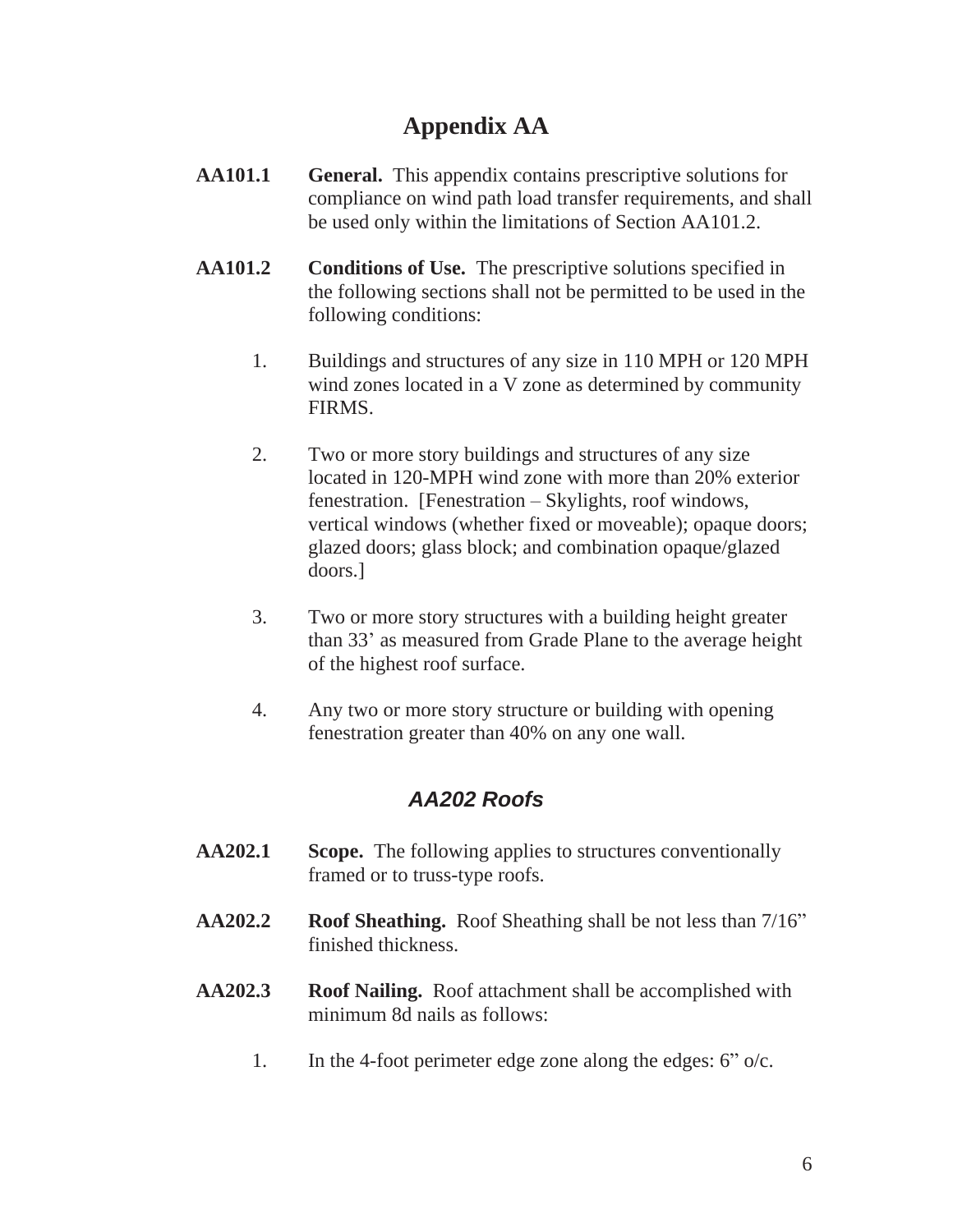- 2. To the intermediate supports within the 4-foot perimeter edge zone:  $6'$  o/c.
- 3. Along the gable end wall or rake:  $4"$  o/c.
- 4. All other areas:  $6°$  o/c edge;  $12°$  o/c intermediate.

All Sheathing edges within the 4-foot perimeter edge zone shall be blocked with  $2x3$  minimum including the ridge line and soffit/fascia area. Provisions for ventilation air shall be maintained.

Exception: 2 x 3 intermediate blocking can be eliminated provided all sheathing is 5/8" nominal tongue and grove structural panels (Blocking is still required at the ridge & soffit.)

**AA202.4 Ridge Straps.** Ridge straps 1-1/4´ x 20 gauge shall be attached to each pair of opposing rafters with 5-8d nails at each end into the framing member.

Exceptions:

- 1. Ridge straps are not required when collar ties of nominal 1 x 6 or 2 x 4 lumber are located within the upper third of the attic space and attached to each rafter with 3-10d nails.
- 2. Trusses without a framed ridge connection.
- 3. Plywood gussets of equivalent cross-section.
- 4. Other engineered connections.
- 5. At hips, straps shall be installed so each hip jack is connected across the hip line with at least 1-8d into an opposite framing member.
- **AA202.5 Rake and Eave Overhangs.** Overhangs shall be limited to 24´. Ladder style rake overhangs attached to the gable end walls shall be limited to 12". Cantilevered rake overhangs at gable end walls shall be limited to 24´.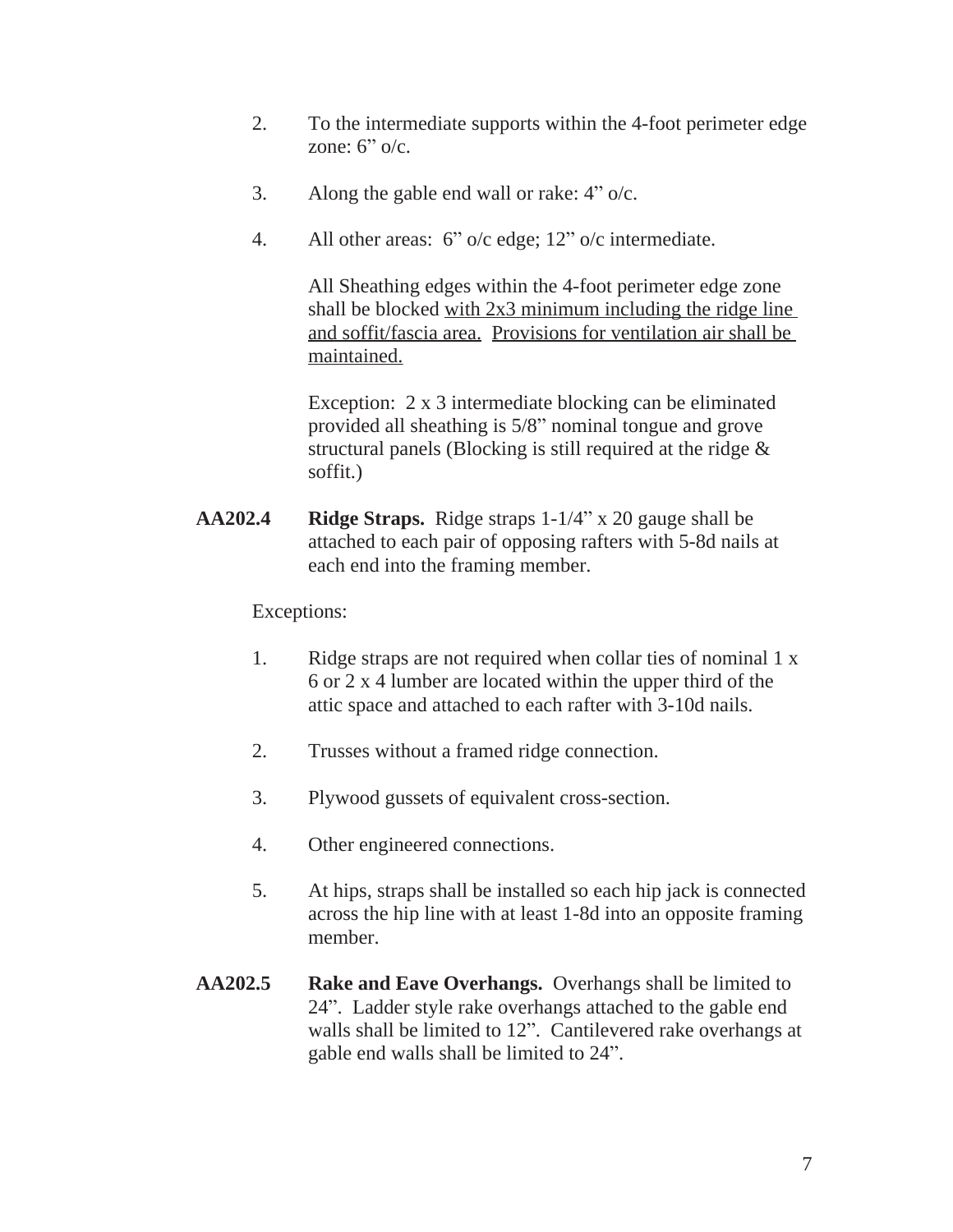**AA202.6 Roof Assembly to Wall Assembly.** A design wind load suction of 25 psf shall be used in conjunction with Table R802.11 to establish the required strength of rafter tie-down connections to withstand wind uplift forces.

> Exception: Roof truss to wall connection shall be designed to withstand either the load requirements of Table R802.11 or the connection loads indicated on the truss design shop drawings, whichever is greater.

## **AA203 Walls**

- **AA203.1 Wall Sheathing.** Wall Sheathing shall be a minimum 7/16´ structural panel. Nailing shall be in accordance with Table R602.3(1) and the following:
	- 1. At the top plate or plates, the sheathing shall extend from the top of the top plate to a minimum of 16´ beyond the stud-tobottom of the top plate connection. A minimum of 4 nails shall be used at each stud fastening and edge-nailed to each plate at  $6"$  o/c.

Alternate: Prefabricated and pre-engineered connection straps approved by the Building Official.

2. If the studs are not continuous to the foundation plate such as at an intermediate floor, the wall sheathing shall be continuous and uninterrupted for a distance of 16" beyond from top of bottom wall plate to 16<sup>"</sup> beyond bottom of bottom wall top plate below, with a minimum of 4 nails at each stud, and field-nailed at  $6"$  o/c to floor joist header framing.

> Alternate: Prefabricated and pre-engineered connection anchors or fasteners approved by the Building Official.

3. At the bottom of the wall assembly to the foundation sill plate, the wall sheathing shall be continuous from a point 16´ above the top of the bottom wall plate to the bottom of the foundation sill, with a minimum of 4 nails at each stud, 6´ field nailed and edge nailed to the foundation sill plate at 6´  $O/C$ .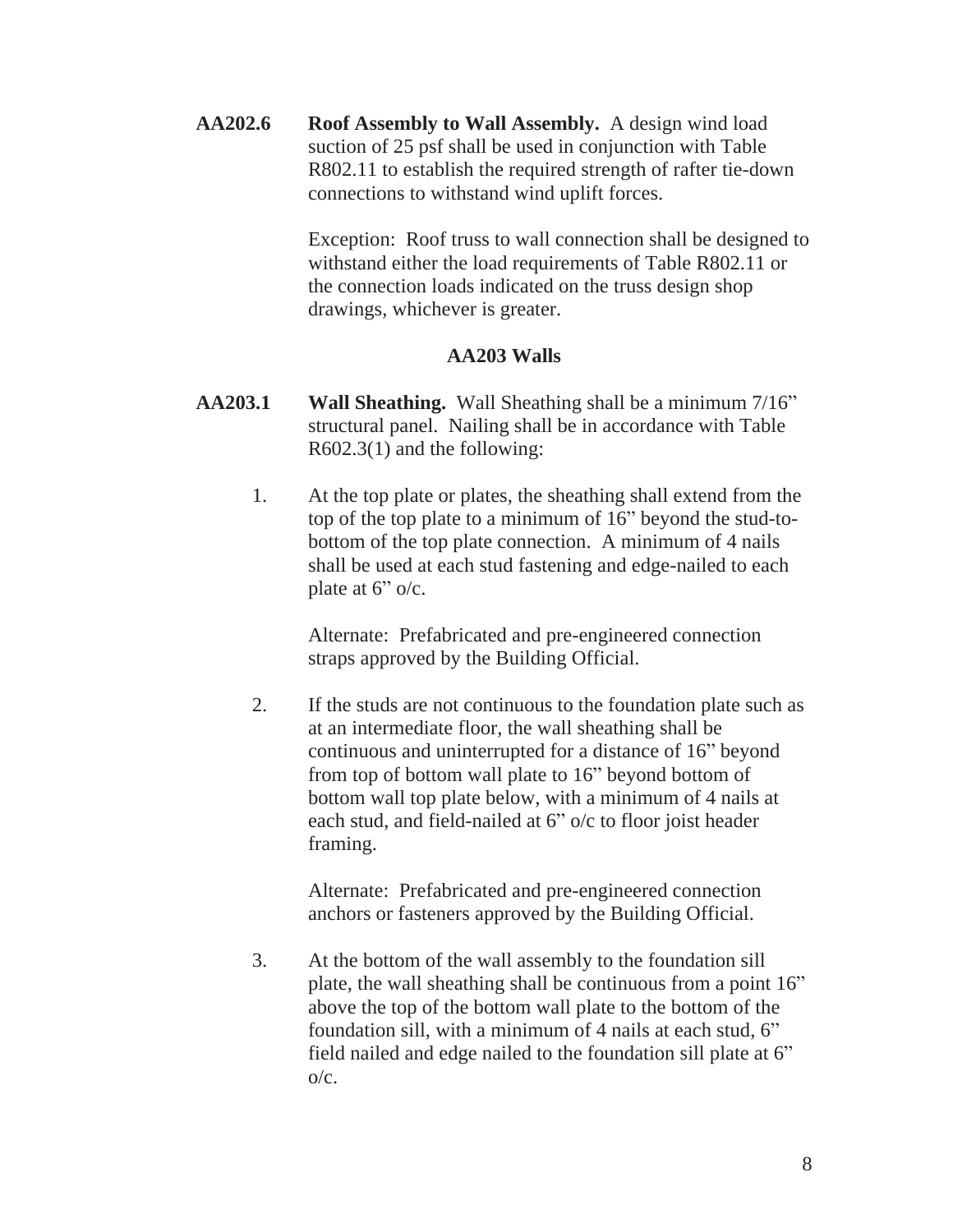Alternate: Prefabricated pre-engineered connection anchors or fasteners approved by the Building Official.

- **AA203.2 Shear Walls.** A 4' segment of wall sheathing shall be designated as a shear wall at each corner of the structure at each floor, and no more than 24' apart along a wall length. The following additional requirements apply:
	- 1. No openings are permitted within this 4' section.

Exception: Window openings are allowed no closer than 2<sup>°</sup> to corner providing the length of that shear panel is increased to  $8^\circ$ .

- 2. All edges shall be blocked and nailed at  $6"$  o/c and field nailed at  $6'$  o/c.
- 3. Studs shall be doubled at each end of the shear wall panel.
- AA203.2.1 Shear Wall Hold-downs. 1<sup>st</sup> story shear walls shall be connected to the foundation below with connection anchoring capable of 3500 lb. hold-down capacity in addition to conventional foundation anchor bolt requirements in the remainder of the panel. The hold-downs shall be fastened to each end of the shear wall at the double stud.

Exceptions:

- 1. Shear wall hold-downs shall not be required in wind zones I or II (100 mph or 110 mph). (See attached map)
- 2. Shear wall anchors shall not be required provided  $\frac{1}{2}$ " anchor bolts at  $48$ " o/c max are installed with the top of the bolts anchored through the floor system to the bottom plate of the exterior wall frame for the entire foundation perimeter.
- **AA203.3 Foundation Anchor Bolts.** Anchor bolts shall be installed in accordance with Section R403.1.6 and the following:

1& 2 story buildings:  $\frac{1}{2}$ <sup>"</sup> @ 48<sup>"</sup> o/c or 5/8" @ 72"  $o/c$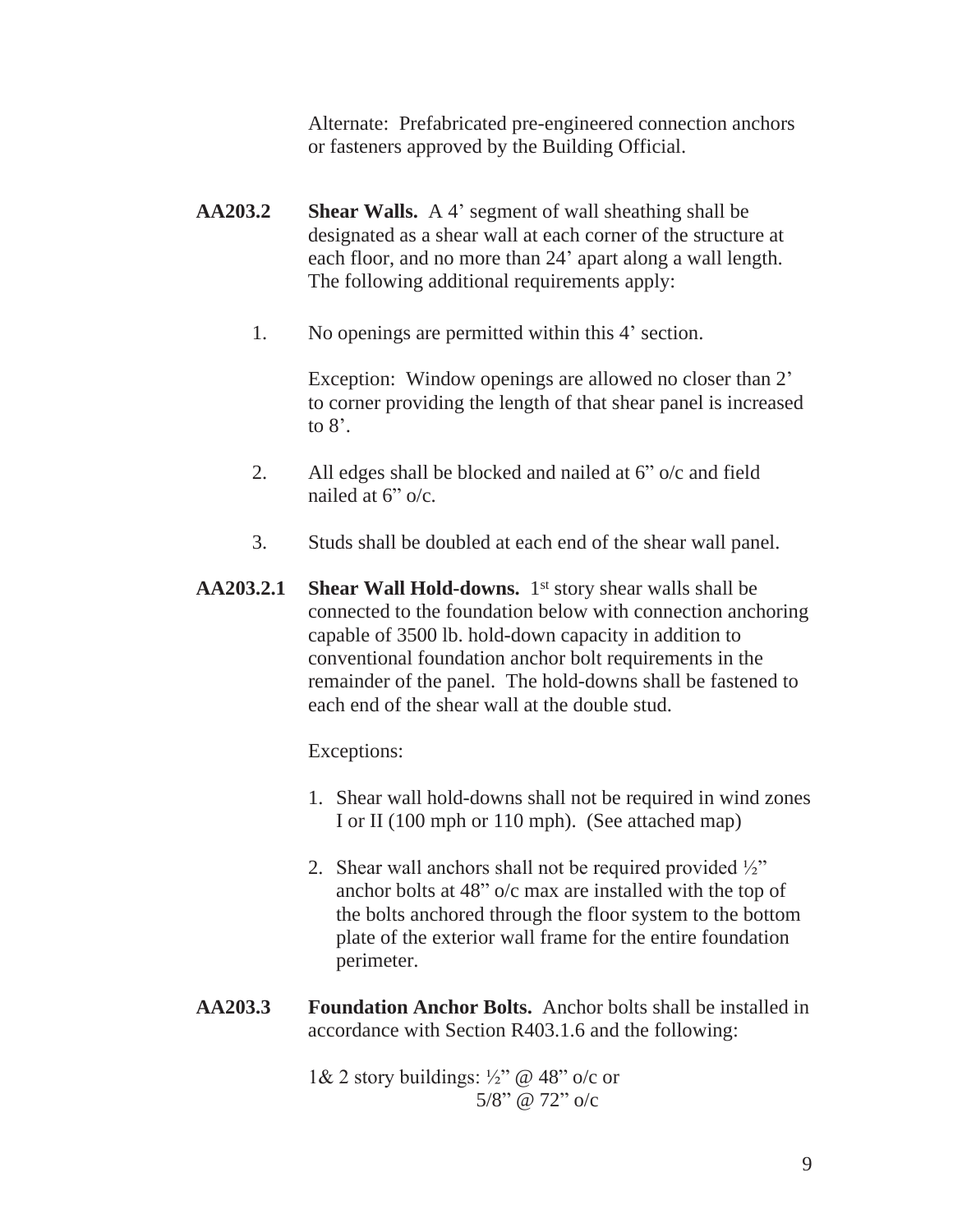| 3 story building: | $\frac{1}{2}$ @ 24" o/c or |  |  |
|-------------------|----------------------------|--|--|
|                   | $5/8$ " @ 36" o/c          |  |  |

Alternate: Prefabricated and pre-engineered connections in design and quantity sufficient to equal strength of anchor bolt specifications above.

Exception: See exception #2 to AA203.2.1 above.

### **AA203.4 Wall Framing.**

**AA203.4 1.** For wind zone 2 (110 mph) and zone 3 (120 mph) the following conditions apply:

- 1. Exterior bearing and non-bearing walls greater than 10' in height shall be  $2 \times 6$  @ 16<sup>o</sup> o/c min.
- 2. Walls with a total height greater than  $10^{\circ}$  shall be permitted to use  $2 \times 4 \cdot (2 \times 16^{\circ} \text{ o/c}$  providing the wall is limited to 10<sup> $\degree$ </sup> in length and the individual studs are not greater than 9<sup>'</sup> in length.

**AA203.4.2***.* Garage doors. In wind zone 3 (120) mph garage doors shall be limited to  $9' \times 8'$  nominal.

### **AA 204 Deviations.**

**AA204.1 Deviations**. Deviations from the above prescriptive requirements shall only be permitted if stamped calculations and drawings are provided by a Rhode Island registered professional engineer for alternative connections.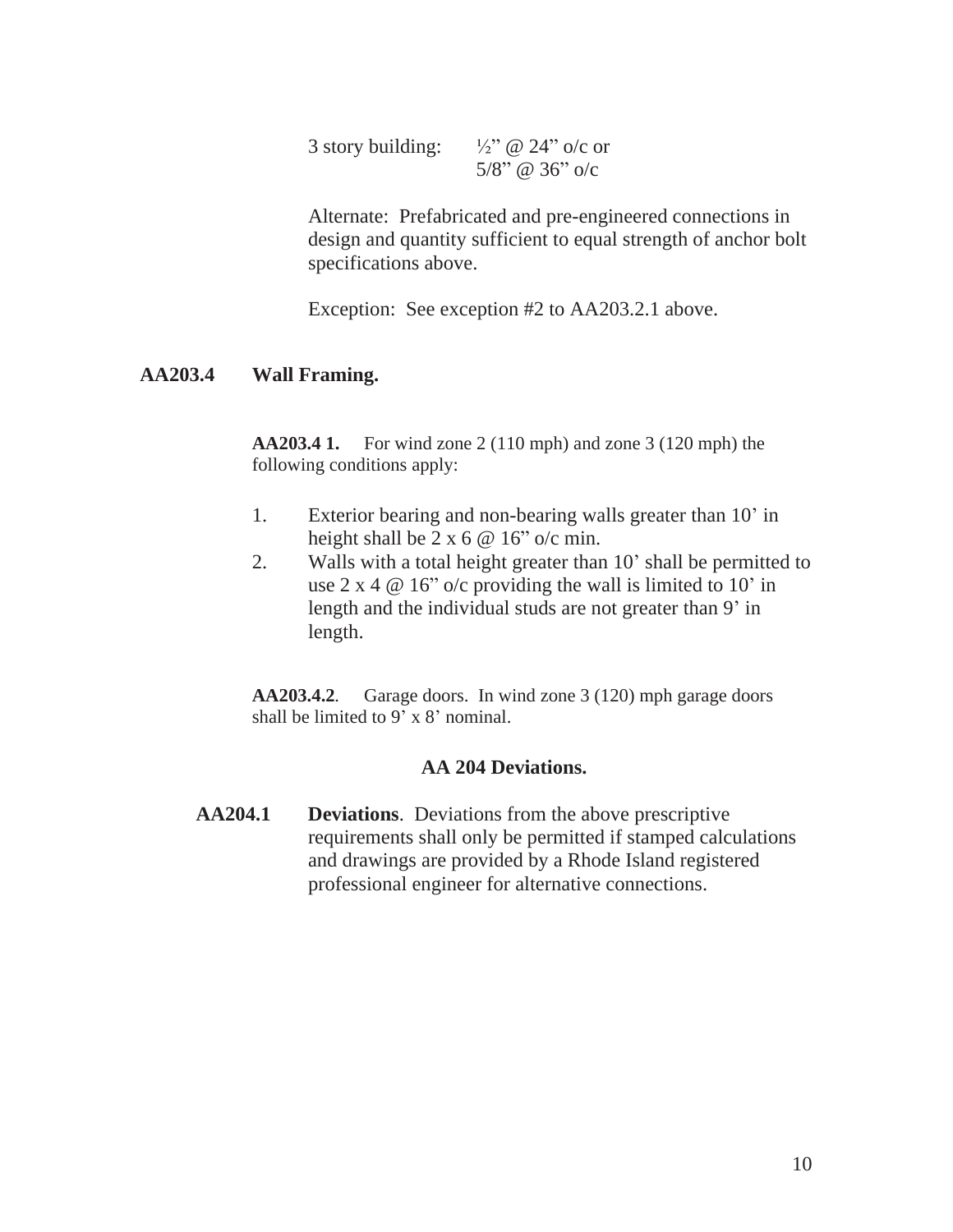# **New 2013 Residential Energy Conservation Requirements**

The following is an overview of some of the new requirements of the 2013 Residential Energy Conservation Code. There are other requirements, **not listed,** that may affect your project and can be found in the 2013 Energy Conservation Code.

# **3 Methods of Compliance**

- **#1- Prescriptive Method** (see Page 2 and mandatory requirements below)
- **#2- Res-Check for Zone 5** (see www.energycodes.gov/rescheck.com and mandatory requirements below)
- **#3- Simulated Performance Method** (see Section 405 of the 2013 Energy Conservation Code)

**Prior to acceptance** of your plans for review, your application must be accompanied by a detail illustrating compliance with the prescriptive criteria or a Res-Check or a Simulated Performance Analysis.

## **All 3 methods must also comply with the Mandatory Requirements Below!**

# **Mandatory Requirements:**

**401.3 Energy Certificate** – A permanent energy certificate shall be posted at the electric panel (see pg. 3) **402.4 Air Leakage -** Verified by either:

- 1 Blower door test or
- $2 Visual inspection$  of all items in table 402.4.2 (see page 4)
- **402.4.3 Fireplaces** New wood burning fireplaces shall have gasketed doors and outdoor combustion air **402.4.5 Recessed Lighting** – All recessed lights must be IC rated, air tight and sealed to drywall/ceiling
	- Exception: Fixtures completely in conditioned space

**403.1 Programmable Thermostat** – One programmable thermostat required for forced-air heating system **403.2.2 Ducts (Sealing)** Duct sealing and tightness must be verified by either:

- $1 -$ Post construction test or
- $2 -$ Rough in test

Exception: Testing not required if air handler and all ducts are located in conditioned space

403.3 Mechanical Piping – Piping capable of carrying fluids above 105<sup>\*</sup> F or below 55<sup>\*</sup> F shall be insulated to a minimum of R3

**403.4 Hot Water Piping** – All circulating service hot water piping shall be insulated to a minimum of R2 and shall include an automatic or readily accessible switch to turn off the pump when not in use

**403.5 Mechanical Ventilation** – Outdoor air intakes and exhausts shall have automatic or gravity dampers

**403.6 Equipment Sizing** – Heating and cooling equipment shall be sized in accordance with Section M1401.3 of the International Residential Code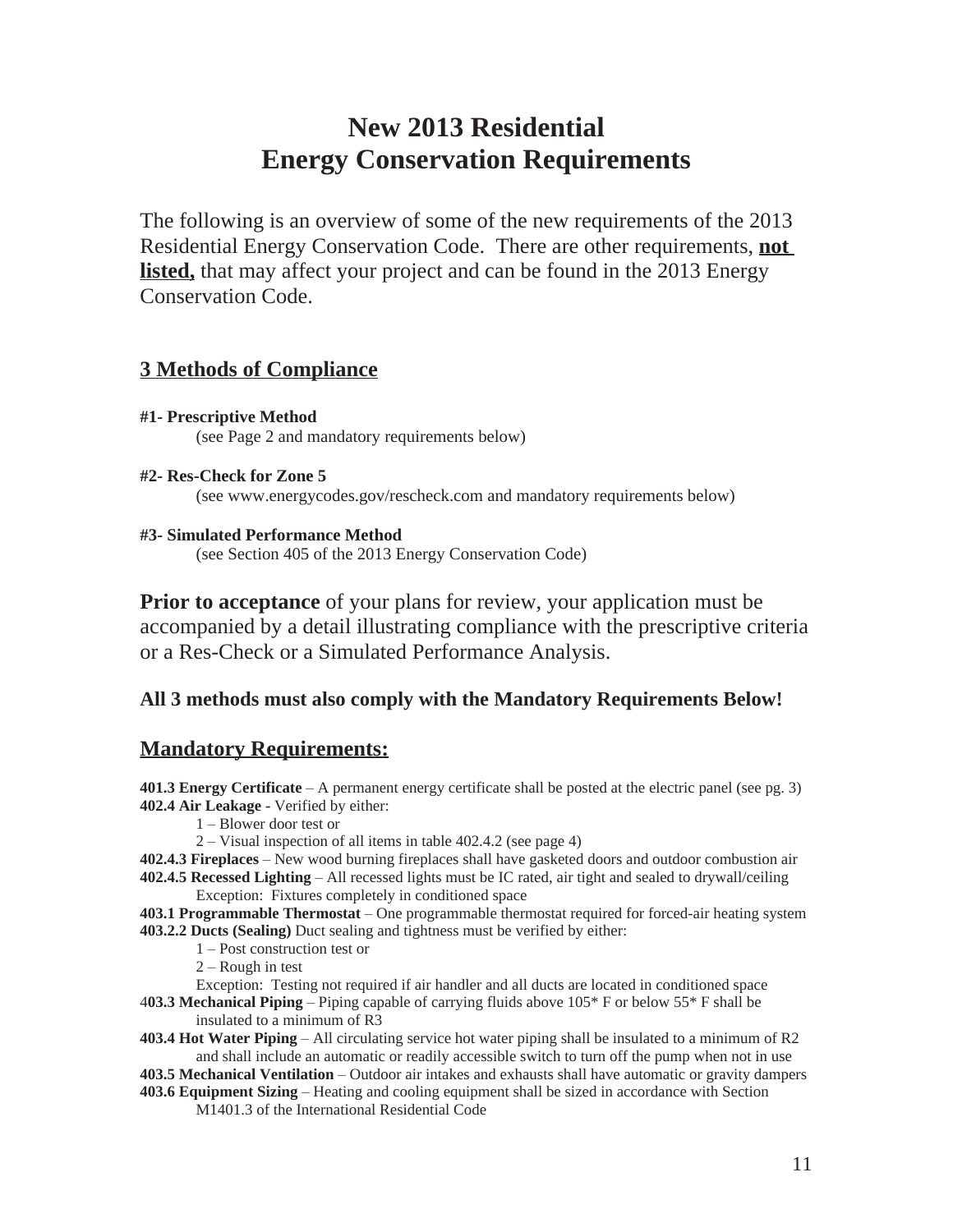# **Prescriptive Method**

#### **TABLE 402.1.1 INSULATION AND FENESTRATION REQUIREMENTS BY COMPONENT (note a)**

| <b>Climate</b><br>Zone | <b>Fenes-</b><br><b>Tration</b><br>U-<br>Factor<br>Note <b>b</b> | <b>Skylight</b><br>U-<br>Factor<br>Note <b>b</b> | <b>Glazed</b><br><b>Fenes-</b><br><b>Tration</b><br><b>SHGC</b><br>Note b | <b>Ceiling</b><br>$\mathbf{R}$<br>Value | <b>Wood</b><br><b>Frame</b><br>Wall<br>R-<br><b>Value</b> | <b>Mass</b><br>Wall<br>$\mathbf{R}$<br>Value<br>Note g | <b>Floor</b><br>R-<br>Value | <b>Basement</b><br>Wall R-<br>Value<br>Note c | <b>Slab</b><br>$\mathbf{R}$<br>Value<br>&<br>Depth<br>Note d | Crawl<br><b>Space</b><br>Wall<br>$\mathbf{R}$ -<br>Value |
|------------------------|------------------------------------------------------------------|--------------------------------------------------|---------------------------------------------------------------------------|-----------------------------------------|-----------------------------------------------------------|--------------------------------------------------------|-----------------------------|-----------------------------------------------|--------------------------------------------------------------|----------------------------------------------------------|
|                        | 0.35                                                             | 0.60                                             | <b>NR</b>                                                                 | 38                                      | $20$ or<br>$13 + 5$<br>Note f                             | 13/17                                                  | 30<br>Note e                | 10/13                                         | 10<br>$2$ ft                                                 | 10/13                                                    |

For  $SI: 1$  foot = 304.8 mm.

a. *R*-values are minimums *U*-factors and SHGC are maximums. R-19 batts compressed into a nominal  $2 \times 6$  framing cavity such that the *R*-value is reduced by R-1 or more shall be marked with the compressed batt *R*-value in addition to the full thickness *R*-value. b. The fenestration *U*-factor column excludes skylights. The SHGC column applies to all glazed fenestration.

c. ³10/13´ means R-10 continuous insulated sheathing on the interior or exterior of the home or R-13 cavity insulation at the interior

of the basement wall.

d. R-5 shall be added to the required slab edge *R*-values for heated slabs.

e. Or insulation sufficient to fill the framing cavity, R-19 minimum.

f. ³13+5´ means R-13 cavity insulation plus R-5 insulated sheathing. If structural sheathing covers 25 percent or less of the exterior, insulating sheathing is not required where structural sheathing is used. If structural sheathing covers more than 25 percent of exterior, structural sheathing shall be supplemented with insulated sheathing of at least R-2.

g. The second *R*-value applies when more than half the insulation is on the interior of the mass wall.

## **See Section 402 of the 2013 Energy Conservation Code for U-Factor and Total UA Alternatives.**

## **Additional Requirements if using the Prescriptive Method**

**402.2.3 Access hatches and doors.** Access doors from conditioned spaces to unconditioned spaces (e.g., attics and crawl spaces) shall be weatherstripped and insulated to a level equivalent to the insulation on the surrounding surfaces. Access shall be provided to all equipment that prevents damaging or compressing the insulation.

**402.2.6 Floors.** Floor insulation shall be installed to maintain permanent contact with the underside of the subfloor decking.

**402.2.7 Basement walls.** Walls associated with conditioned basements shall be insulated from the top of the basement wall down to 10 feet below grade or to the basement floor, whichever is less. Walls associated with unconditioned basements shall meet this requirement unless the floor overhead is insulated in accordance with Table 402.1.1 and Section 402.2.6

**403.2.1 Duct insulation (Prescriptive).** Supply ducts in attics shall be insulated to a minimum of R-8. All other ducts shall be insulated to a minimum of R-6.

**Exception:** Ducts or portions thereof located completely inside the building thermal envelope.

**404.1 Lighting equipment.** A minimum of 50 percent of the lamps in permanently installed lighting fixtures shall be high-efficiency lamps.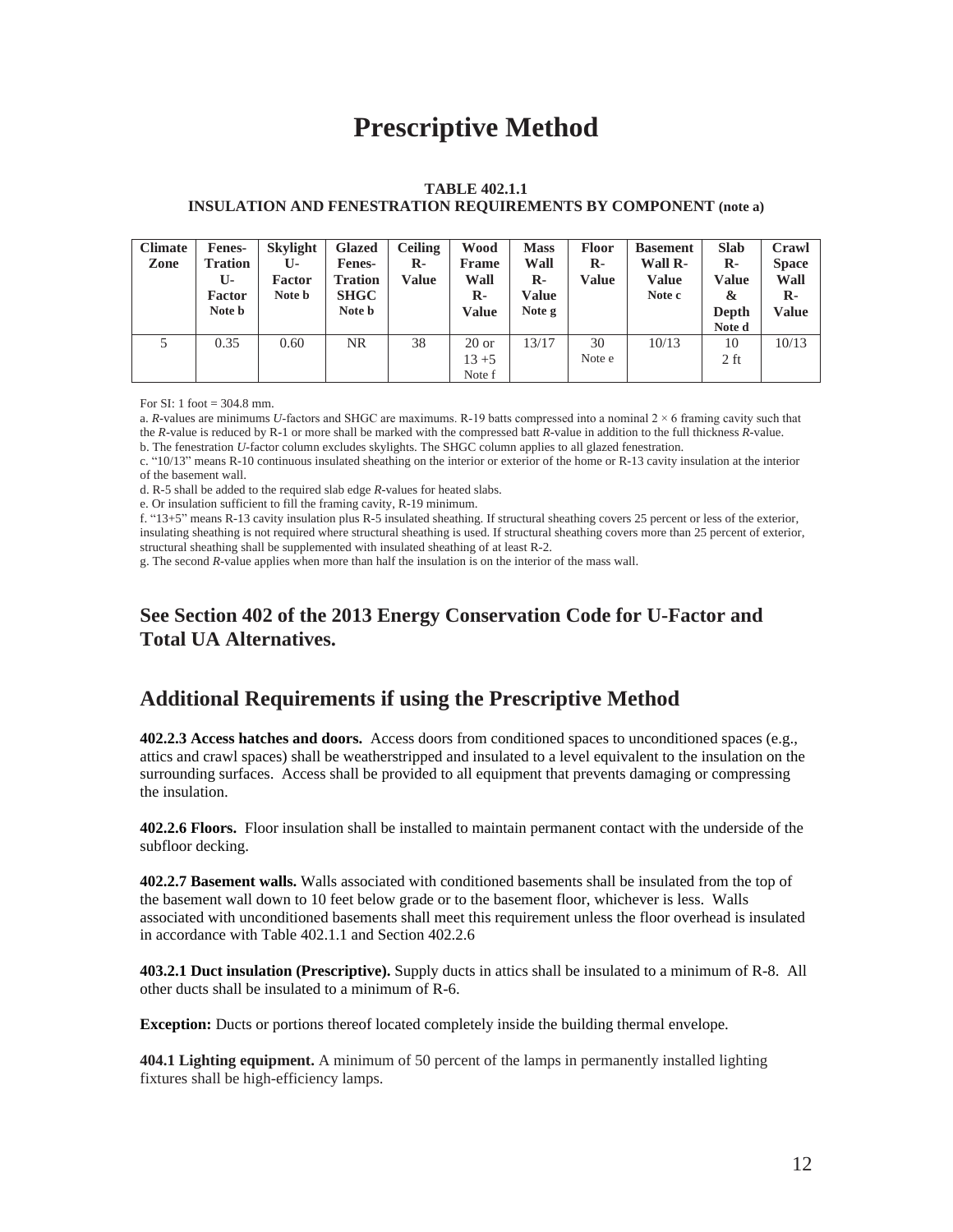**401.3 Certificate.** A permanent certificate shall be posted on or in the electrical distribution panel. The certificate shall not cover or obstruct the visibility of the circuit directory label, service disconnect label or other required labels. The certificate shall list the predominant R-values of insulation installed in or on ceiling/roof, walls, foundation (slab, basement wall, crawlspace wall and/or floor) and ducts outside conditioned spaces; Ufactors for fenestration and the solar heat gain coefficient (SHGC) of fenestration. Where there is more than one value for each component, the certificate shall list the value covering the largest area. The certificate shall list the types and efficiencies of heating, cooling and service water heating equipment. Where a gas-fired unvented room heater, electric furnace, or baseboard electric heater is installed in the residence, the certificate shall list "gas-fired unvented room heater", "electric furnace" or "baseboard electric heater," as appropriate. An efficiency shall not be listed for gas-fired unvented room heaters, electric furnaces or electric baseboard heaters.

| <b>Energy Certificate</b>                                                                                                                                                                                                                                                                                                                                                                                                              |           |
|----------------------------------------------------------------------------------------------------------------------------------------------------------------------------------------------------------------------------------------------------------------------------------------------------------------------------------------------------------------------------------------------------------------------------------------|-----------|
|                                                                                                                                                                                                                                                                                                                                                                                                                                        |           |
|                                                                                                                                                                                                                                                                                                                                                                                                                                        |           |
| Predominant Values:<br>R Value Ceiling/Roof _________<br>R Value Walls<br><u> 1990 - John Barn Barn, amerikan ba</u><br>R Value Foundation<br><b>R</b> Value Ducts<br>$\overline{\phantom{a}}$ . The contract of $\overline{\phantom{a}}$<br>U Factor Fenestration __________<br><b>SHGC</b> Fenestration<br><b>U</b> Factor Skylights<br>$\overline{\phantom{a}}$ . The contract of $\overline{\phantom{a}}$<br><b>SHGC Skylights</b> |           |
| Efficiency and Type of Heating Equipment                                                                                                                                                                                                                                                                                                                                                                                               |           |
|                                                                                                                                                                                                                                                                                                                                                                                                                                        |           |
|                                                                                                                                                                                                                                                                                                                                                                                                                                        |           |
| Gas Fired Un-Vented Room Heater Installed Yes / No                                                                                                                                                                                                                                                                                                                                                                                     |           |
| Baseboard Electric Heater Installed Yes / No                                                                                                                                                                                                                                                                                                                                                                                           |           |
| Electric Furnace Installed Yes / No                                                                                                                                                                                                                                                                                                                                                                                                    |           |
| Certificate completed by Builder/Registered Design Professional                                                                                                                                                                                                                                                                                                                                                                        | Signature |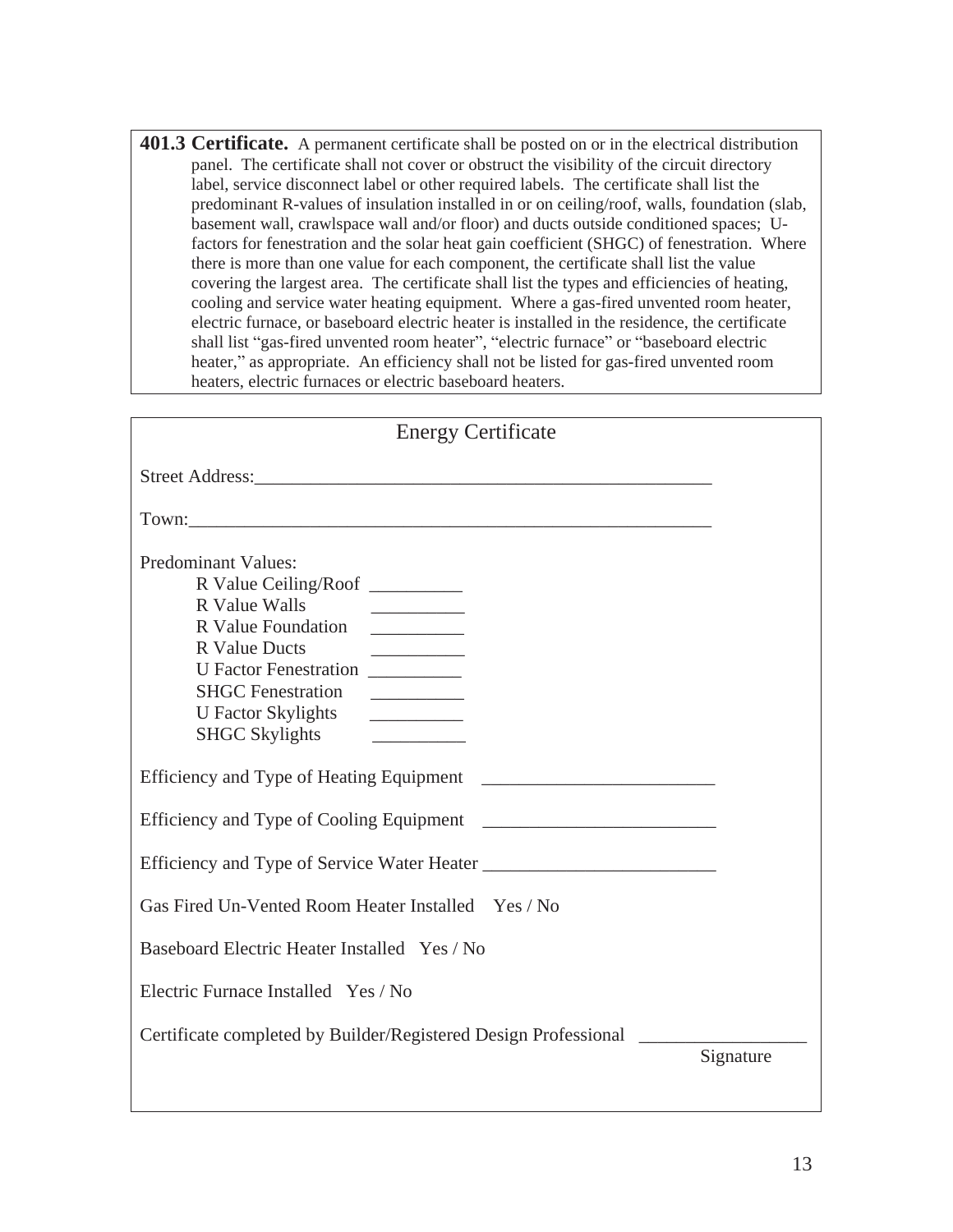Mandatory Requirement **402.4 Air Leakage** must be verified by either a blower door test after building rough in or by visual inspection of all items in Table 402.4.2.

# **TABLE 402.4.2 AIR BARRIER AND INSULATION COMPONENT CRITERIA**

| <b>COMPONENT</b>                                              | <b>CRITERIA</b>                                                                                                                                                                                                                                                                                                                                  |
|---------------------------------------------------------------|--------------------------------------------------------------------------------------------------------------------------------------------------------------------------------------------------------------------------------------------------------------------------------------------------------------------------------------------------|
| Air barrier and thermal barrier                               | Exterior thermal envelope insulation for framed walls is installed in substantial contact<br>and continuous alignment with building envelope air barrier.<br>Breaks or joints in the air barrier are filled or repaired.<br>Air-permeable insulation is not used as a sealing material.<br>Air-permeable insulation is inside of an air barrier. |
| Ceiling/Attic                                                 | Air barrier in any dropped ceiling/soffit is substantially aligned with insulation and any<br>gaps are sealed.<br>Attic access (except unvented attic), knee wall door, or drop down stair is sealed.                                                                                                                                            |
| Walls                                                         | Corners and headers are insulated.<br>Junction of foundation and sill plate is sealed.                                                                                                                                                                                                                                                           |
| Windows and Doors                                             | Space between window/door jambs and framing is sealed.                                                                                                                                                                                                                                                                                           |
| <b>Rim Joists</b>                                             | Rim joists are insulated and include an air barrier.                                                                                                                                                                                                                                                                                             |
| Floors<br>(including above garage and cantilevered<br>floors) | Insulation is installed to maintain permanent contact with underside of subfloor<br>decking. Air barrier is installed at any exposed edge of insulation.                                                                                                                                                                                         |
| Crawl space walls                                             | Insulation is permanently attached to walls.<br>Exposed earth in unvented crawl spaces is covered with Class I vapor retarder with<br>overlapping joints taped.                                                                                                                                                                                  |
| Shafts, Penetrations                                          | Duct shafts, utility penetrations, knee walls and flue shafts opening to exterior or<br>unconditioned space are sealed.                                                                                                                                                                                                                          |
| Narrow cavities                                               | Batts in narrow cavities are cut to fit, or narrow cavities are filled by sprayed/blown<br>insulation.                                                                                                                                                                                                                                           |
| Garage separation                                             | Air sealing is provided between the garage and conditioned spaces.                                                                                                                                                                                                                                                                               |
| Recessed lighting                                             | Recessed light fixtures are air tight, IC rated, and sealed to drywall.<br>Exception—fixtures in conditioned space.                                                                                                                                                                                                                              |
| Plumbing and Wiring                                           | Insulation is placed between outside and pipes. Batt insulation is cut to fit around<br>wiring and plumbing, or sprayed/blown insulation extends behind piping and wiring.                                                                                                                                                                       |
| Shower/Tub on exterior wall                                   | Showers and tubs on exterior walls have insulation and an air barrier separating them<br>from the exterior wall.                                                                                                                                                                                                                                 |
| Electrical/Phone box on exterior walls                        | Air barrier extends behind boxes or air sealed-type boxes are installed.                                                                                                                                                                                                                                                                         |
| Common wall                                                   | Air barrier is installed in common wall between dwelling units.                                                                                                                                                                                                                                                                                  |
| HVAC register boots                                           | HVAC register boots that penetrate building envelope are sealed to subfloor or drywall.                                                                                                                                                                                                                                                          |
| Fireplace                                                     | Fireplace walls include an air barrier.                                                                                                                                                                                                                                                                                                          |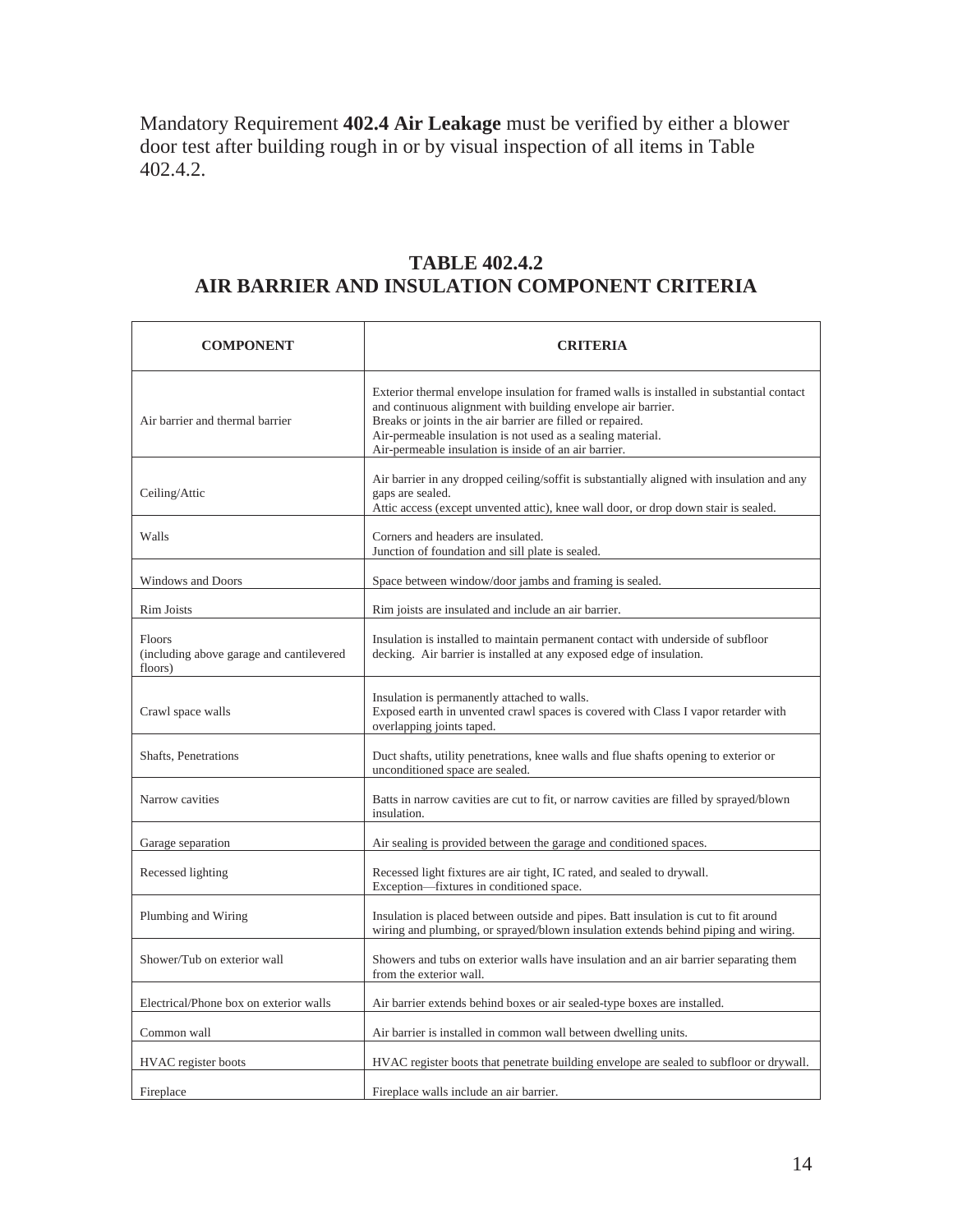### **Window Requirements per RI State Building Code SBC-2-2013**

- **1 ± Windborne Debris** ± Zone 3 only (120 MPH Wind Zone) See R301.2.1.2
	- Impact Resistance Glass  $-$  IZ3 Rating or Impact Zone 3 Rating Note: Windows will have a label noting IZ3 Rating Do not remove the label until sign-off by B.I.

### **Exception:**

- Pre-cut Panels minimum  $7/16$ <sup>"</sup> thickness and maximum  $8$ <sup>"</sup> span predrilled with fasteners are permitted for opening protection in one and two story buildings only. Panels on site at CO Inspection. (Note: This exception is allowed by the Building Code but this may affect insurance rates. The owner should verify this with their insurance carrier.)
- **2 ± U-Rating** ± Maximum Glazing U-Factor of .35

### **3 ± Wind Pressure Requirements (+/\_DP Rating)** see R301.2.1

|                           | Pos   | Neg      |
|---------------------------|-------|----------|
| Zone $2(110 \text{ MPH})$ | 30.52 | $-40.74$ |
| Zone $3(120 \text{ MPH})$ | 36.26 | $-48.58$ |

The DP Rating of the windows must have a minimum positive  $\&$  negative pressure rating as shown for the appropriate zone and exposure.

- Note: For DP ratings other than those values shown submit the calculations for review prior to rough inspection.
- Note: Windows must be installed per the manufacture's instructions for the appropriate zone the structure is located.
- Note: Do not remove the label until sign-off by Building Inspector.

New Window Requirements IRC-2013 Section R612 Exterior Window and Glass Doors

**R612.2 Window Sills** – In dwelling units, where the opening of an operable window is located more than 72 inches (1829 mm) above the finished grade or surface below, the lowest part of the clear opening of the window shall be a minimum of 24 inches (610 mm) above the finished floor of the room in which the window is located. Glazing between the floor and 24 inches (610 mm) shall be fixed or have opening through which a 4-inch diameter (102 mm) sphere cannot pass.

#### **Exceptions**:

- 1. Windows whose openings will not allow a 4-inch diameter (102 mm) sphere to pass through the opening when the opening is in its largest opened position.
- 2. Openings that are provided with window fall prevention devices that comply with Section R612.3.
- 3. Openings that are provided with fall prevention devices that comply with ASTM F 2090.
- 4. Windows that are provided with opening limiting devices that comply with Section R612.4.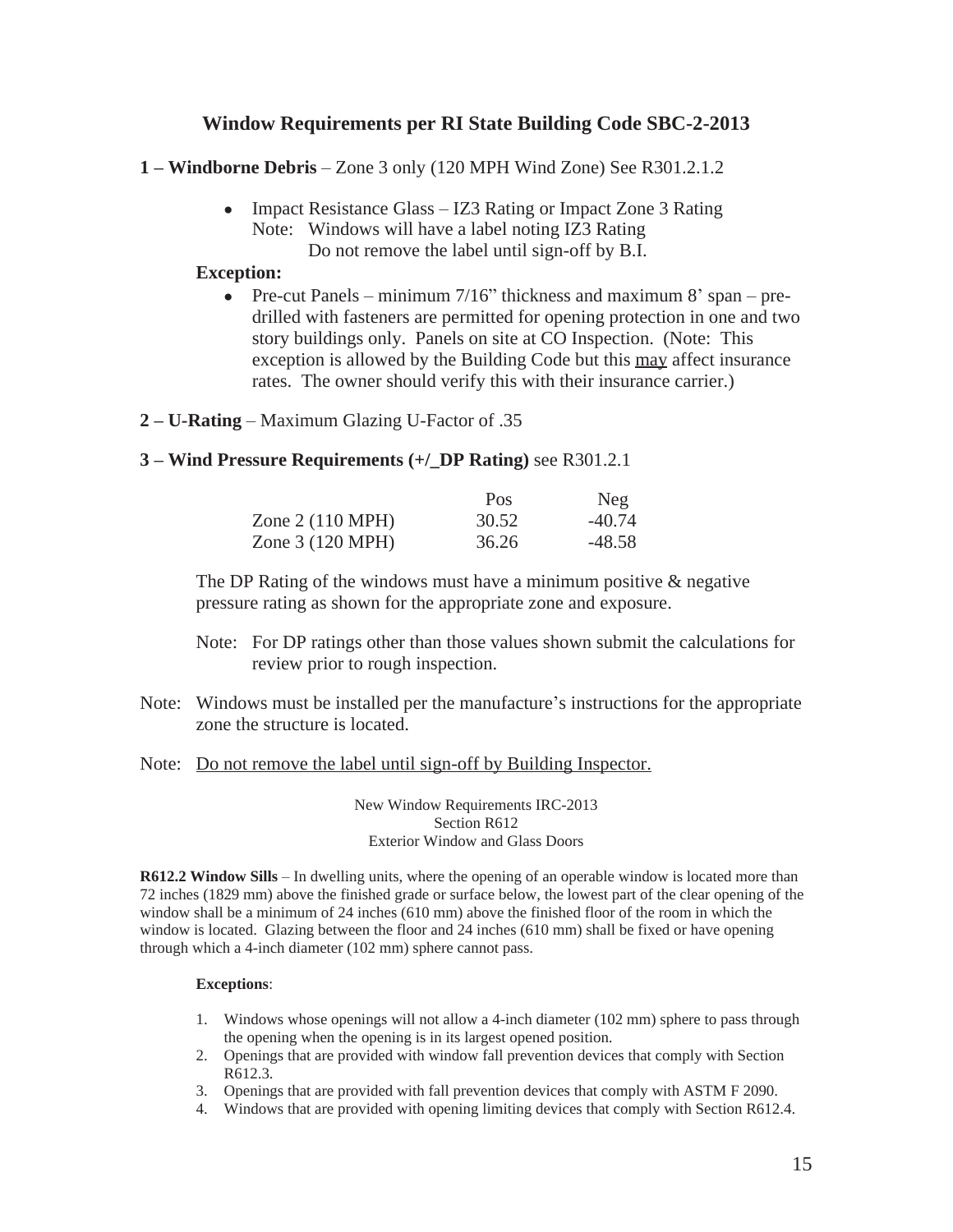# **Rhode Island State Health Department Well Water Testing Requirements**

| Constituents*                     | <b>Testing Requirements</b>                          |
|-----------------------------------|------------------------------------------------------|
|                                   | (see guidance for testing frequency recommendations) |
| Alkalinity (as $CaCO3$ )          |                                                      |
| Total Coliform & Escherichia      |                                                      |
| Coli                              |                                                      |
| Hardness (as $CaCO3$ )            |                                                      |
| Chloride                          |                                                      |
| Flouride                          |                                                      |
| Iron                              |                                                      |
| Lead                              | For Certificate of Occupancy,                        |
| Manganese                         | $\alpha$                                             |
| Nitrate/Nitrite                   | New well for new or existing buildings               |
| pH                                | or                                                   |
| Specific Conductance              | Transfer of real property                            |
| Sulfate                           |                                                      |
| <b>Total Dissolved Solids</b>     |                                                      |
| Turbidity                         |                                                      |
| <b>Volatile Organic Compounds</b> |                                                      |
| $VOCs$ ) **                       |                                                      |
| MTBE <sup>^</sup>                 |                                                      |

- \* The minimal list of constituents needed for testing.
- \*\* At a minimum, must include the regulated VOCs listed in Table 16.2 (b) of the public drinking water regulations found in reference #1.
- ^ No MCL available, Rhode Island State Health Advisory level at 40 ppb.